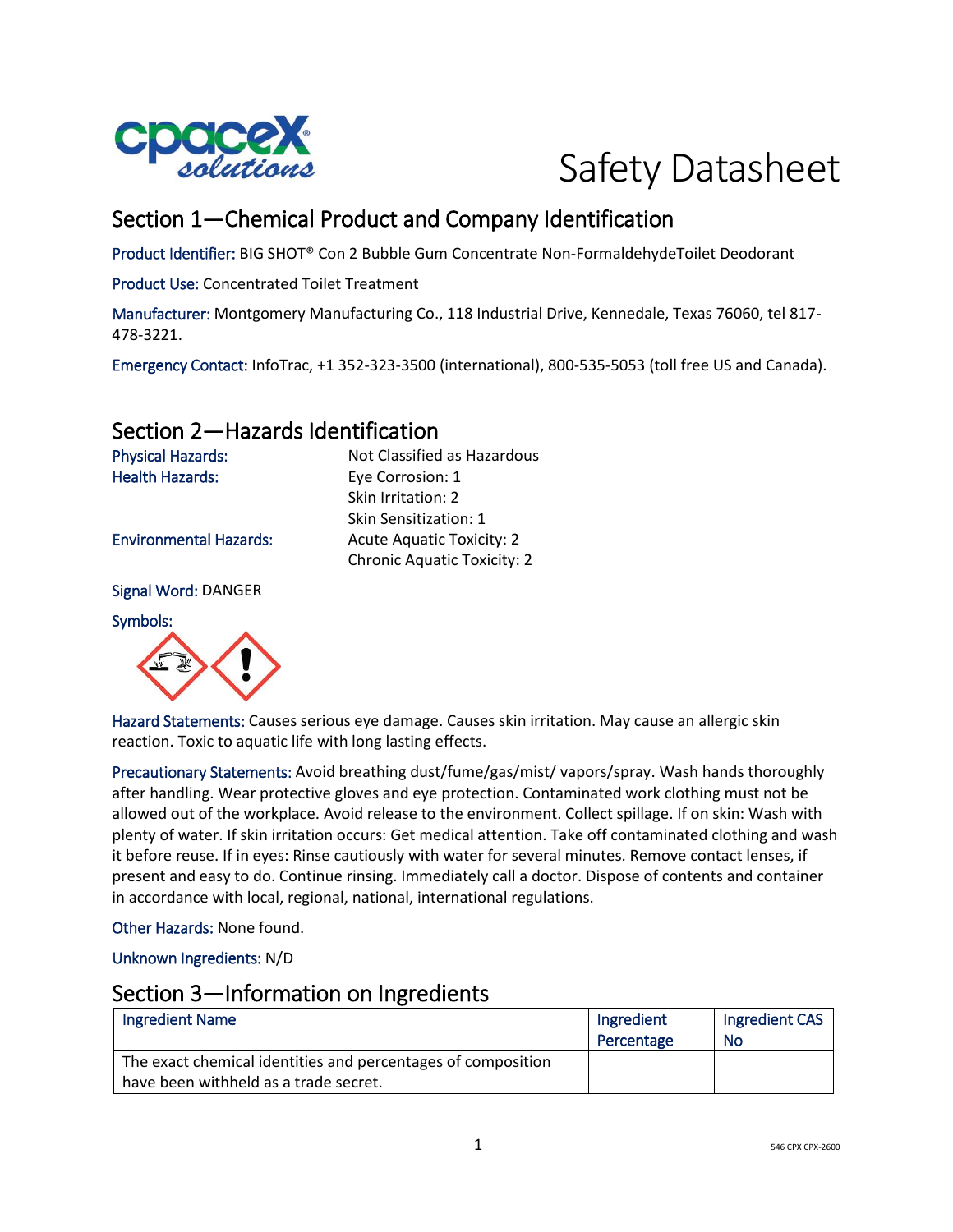# Section 4—First Aid Measures

Skin contact: If on skin or hair: Wash with plenty of water. If skin irritation occurs: Get medical attention. Take off contaminated clothing and wash it before reuse.

Eye contact: If in eyes: Rinse cautiously with water for several minutes. Remove contact lenses, if present and easy to do. Continue rinsing. Immediately call a doctor.

Ingestion: If swallowed: No need for first aid is anticipated if material is swallowed. If irritation occurs, seek medical attention.

Inhalation: If inhaled: Get to fresh air. If not breathing or if breathing is difficult, provide respiratory assistance and seek medical attention.

Most important symptoms/effects, acute and delayed: N/D

Indication of immediate medical attention/special treatment: N/D

#### Section 5—Fire-Fighting Measures

Suitable extinguishing media: Foam, carbon dioxide, dry chemical or water fog.

Specific hazard arising from chemicals: None known

Special equipment and precautions: Self-contained or air supplied breathing apparatus and protective gear. Cool nearby drums with water to prevent pressure build-up.

#### Section 6—Accidental Release Measures

Personal precaution, protective equipment, emergency procedures: Avoid contact with skin and eyes. Do not ingest. Do not inhale. Wear Personal Protective Equipment (refer to section 8).

Methods and material for containment and clean up: Avoid release to the environment. Stop discharge and contain material. Substantial quantities may be recovered with a vacuum pump. Use explosion proof equipment if flammable or combustible. Otherwise, use appropriate absorbent. Place contaminated material in container suitable for disposal. Use appropriate protective equipment. Be sure there is adequate ventilation. Do not flush to streams or other bodies of water. Contact appropriate environmental agencies if further guidance is required.

## Section 7—Handling and Storage

Precautions for safe handling: Wash thoroughly after handling, especially before eating, drinking, smoking or using restroom facilities. Wash goggles and gloves. Launder contaminated clothing. Do not swallow. Do not get in eyes. Do not inhale mists or vapors.

Cautions for safe storage: Store locked up.

Incompatibilities: Strong oxidizing and reducing agents

## Section 8—Exposure controls/personal protection

Exposure Limits: N/D

Specific Engineering: Not established.

Individual protective equipment and measures: Eye Protection: Prevent eye contact. Wear chemical splash goggles or similar eye protection if the potential exists for eye contact. Skin Protection: Avoid skin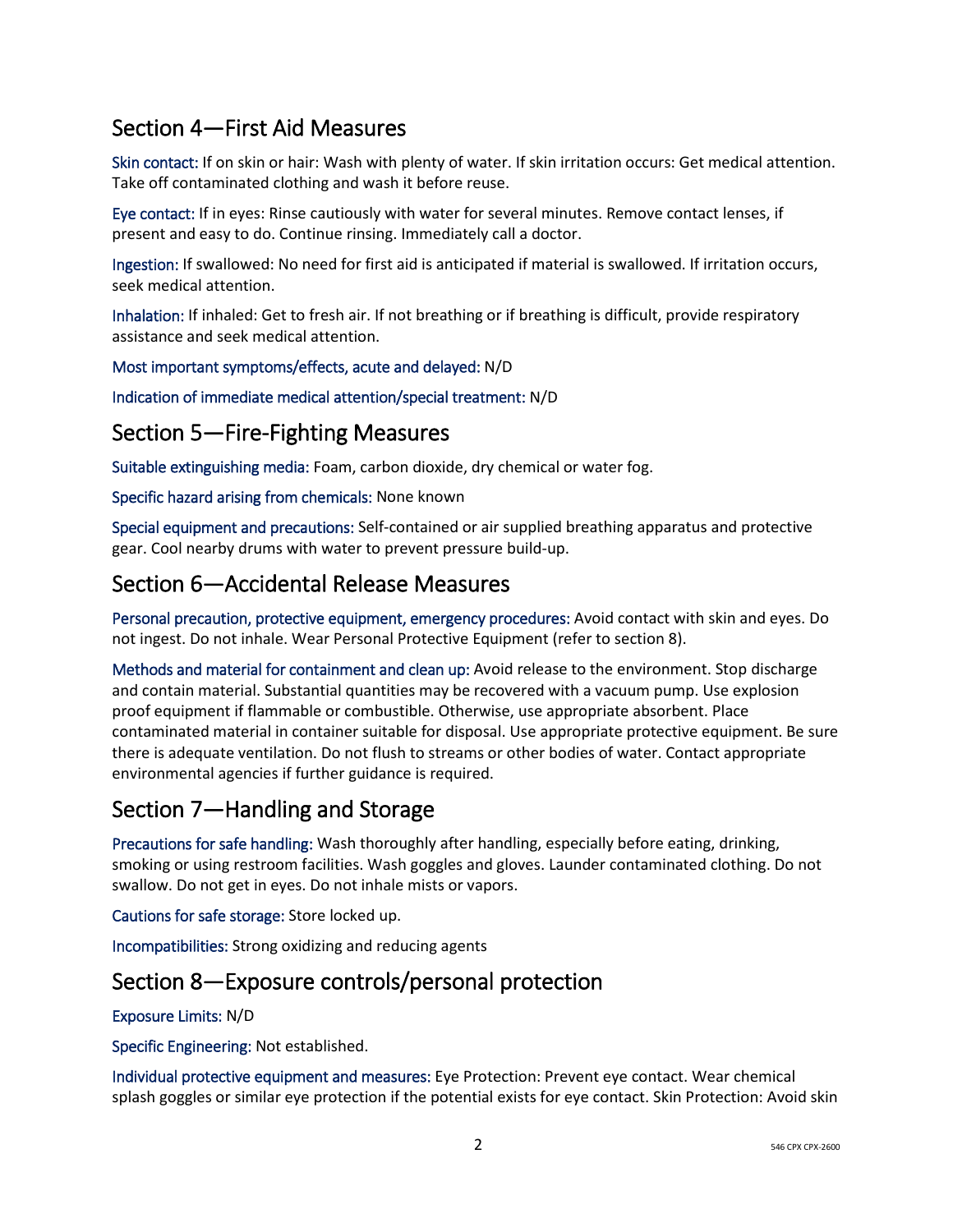contact. Wear rubber or impervious plastic gloves to prevent contact. Launder contaminated clothing before re-use. Respiratory Protection: Full face respirator with formaldehyde cartridges when vapor concentration is 1-10. Self-contained breathing apparatus when concentration is 10-100. General Hygiene: Wash hands after handling. Other Protective Clothing or Equipment: Eye wash fountain and safety shower in area.

# Section 9—Physical and Chemical Properties

| <b>Physical State: Liquid</b>                     | Flammability (solid, gas): Not Flammable |
|---------------------------------------------------|------------------------------------------|
| Color: Blue                                       | Vapor Pressure (mmHg): N/D               |
| Odor: Bubble Gum Fragrance                        | Vapor Density (air= 1): N/D              |
| Odor Threshold: N/D                               | <b>Relative Density: 1.04</b>            |
| pH: 7-7.25                                        | Solubilities: In water: complete         |
| Melting point/freezing Point: N/D                 | <b>Partition Coefficient: N/D</b>        |
| Initial Boiling Point and Boiling Range: 205 °F   | Auto-Ignition Temperature: N/D           |
| Flash Point: 204 °F                               | Decomposition Temperature: N/D           |
| <b>Evaporation Rate: N/D</b>                      | Viscosity: N/D                           |
| Upper/Lower Flammability or Explosive limits: N/D |                                          |

## Section 10—Stability and Reactivity:

| <b>Chemical Stability: Stable</b>            | Condition to Avoid: High heat, flames and sparks.   |
|----------------------------------------------|-----------------------------------------------------|
| Reactivity: No specific reactivity test data | <b>Possibility of Hazardous Reaction: Hazardous</b> |
| available for this mixture.                  | Polymerization: will not occur.                     |
| Incompatible Materials: Strong oxidizing and | <b>Hazardous Decomposition Products:</b>            |
| reducing agents                              | Carbon monoxide, carbon dioxide, and possibly       |
|                                              | other combustion product.                           |

# Section 11—Toxicological information:

Information on the likely routes of exposure: Skin contact, eye contact, inhalation, ingestion.

| <b>Chemical Name</b>                          | Oral LD50              | Dermal LD50 | <b>Inhalation LD50</b> |
|-----------------------------------------------|------------------------|-------------|------------------------|
| Ingredient 1                                  | 960 mg/kg              | N/D         | N/D                    |
| Ingredient 2                                  | $600 \,\mathrm{mg/kg}$ | N/D         | N/D                    |
| Ingredient 3                                  | N/D                    | N/D         | N/D                    |
| Ingredient 4                                  | N/D                    | N/D         | N/D                    |
| Ingredient 5                                  | N/D                    | N/D         | N/D                    |
| Ingredient 6                                  | 4,400 mg/kg            | N/D         | N/D                    |
| Ingredient 7                                  | $1,300$ mg/kg          | N/D         | N/D                    |
| Product as a Whole                            | $2,636$ mg/kg          | N/D         | N/D                    |
| The exact chemical identities and percentages |                        |             |                        |
| of composition have been withheld as a trade  |                        |             |                        |
| secret.                                       |                        |             |                        |

Important symptoms: Refer to Section 4—First Aid Measures.

Effects of Acute Exposure: Eyes: May cause severe eye irritation. Skin: May cause irritation with prolonged or repeated contact. Inhalation: May irritate or damage mucous membranes of respiratory or digestive tract.

#### Effects of Chronic Exposure: N/D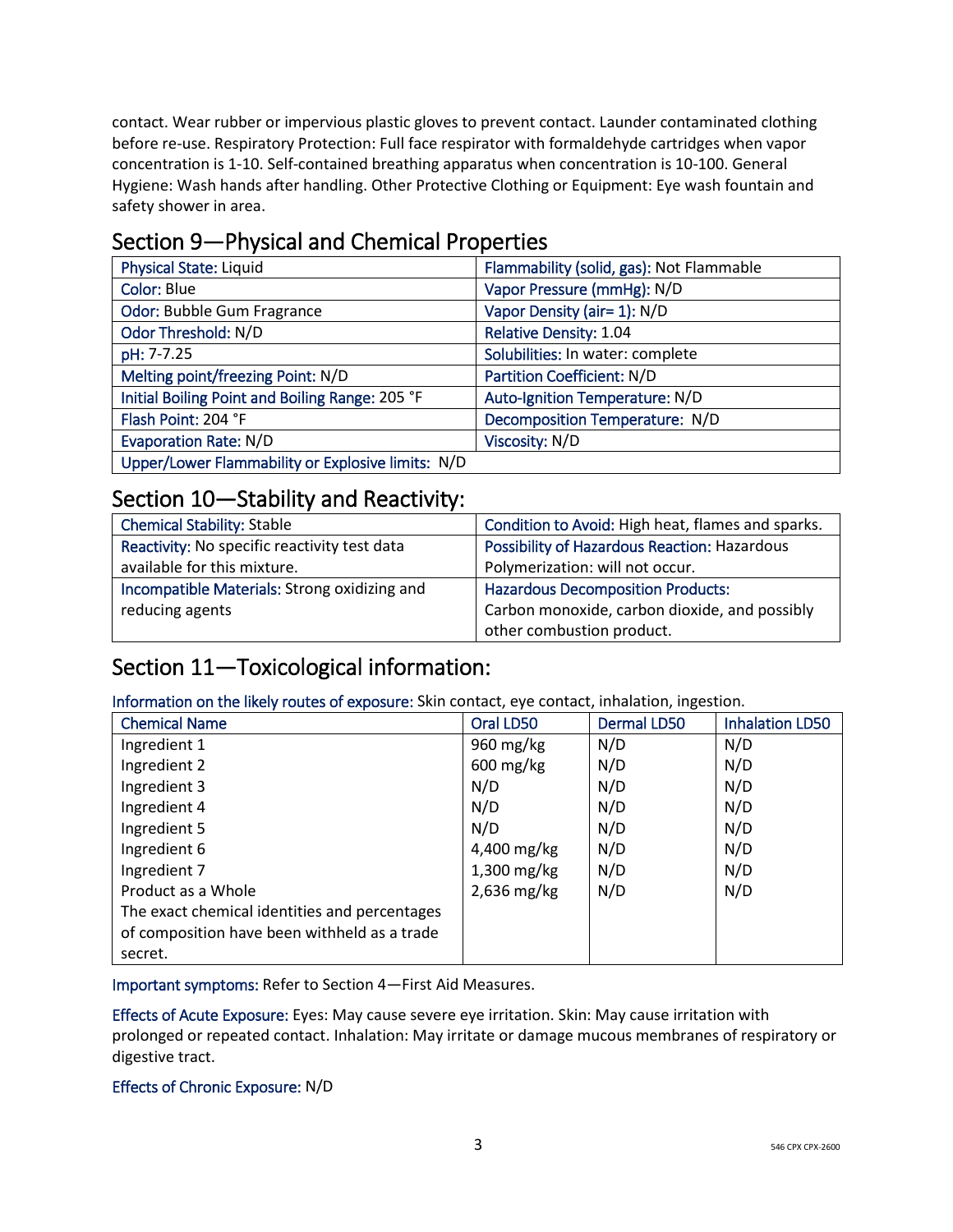Carcinogenicity: IARC, ACGIH, NTP, OSHA: No component of this product present at levels greater than or equal to 0.1% is identified as probable, possible or confirmed human carcinogen by IARC, ACGIH, NTP, OSHA respectively.

ACGIH: No component of this product present at levels greater than or equal to 0.1% is identified as a carcinogen or potential carcinogen by ACGIH.

OSHA: No component of this product present at levels greater than or equal to 0.1% is identified as a carcinogen or potential carcinogen by OSHA

#### Other Data: N/D

#### Section 12—Ecological Information:

Ecotoxicity: Toxic to aquatic life with long lasting effects.

Ingrediet 6: Toxicity to fish flow-through test LC50 - Pimephales promelas (fathead minnow) - 0.72 mg/l - 96 h. (OECD Test Guideline 203) Toxicity to daphnia and other aquatic invertebrates: Immobilization EC50 - Daphnia magna (Water flea) - 0.36 mg/l - 48 h. (OECD Test Guideline 202) Toxicity to bacteria EC50 - Sludge Treatment - 3.94 mg/l (OECD Test Guideline 209)

Ingredient 1: Toxicity to fish LC50 - Pimephales promelas (fathead minnow) - 3.8 - 6.2 mg/l - 96 h, Toxicity to daphnia and other aquatic invertebrates LC50 - Daphnia magna (Water flea) - 9.3 - 21.4 mg/l - 48 h, Toxicity to bacteria IC50 - Bacteria - > 1,000 mg/l - 16 h.

| Persistence and degradability: N/D | Bioaccumulative Potential: N/D |
|------------------------------------|--------------------------------|
| Mobility in Soil: N/D              | Other Adverse Effects: N/D     |

#### Section 13—Disposal Considerations

Waste Treatment Method: Avoid release to the environment. Collect spillage. Do not dispose of near water system. Offer surplus and non-recyclable solutions to a licensed disposal company. Contact a licensed professional waste disposal service to dispose of this material. Dispose of contents and container in accordance with local, regional, national, international regulations.

## Section 14—Transport Information

| UN number:                                                                  | UN proper shipping name:     |
|-----------------------------------------------------------------------------|------------------------------|
| Transport hazard class(es):                                                 | Packing group if applicable: |
| <b>Environmental hazards:</b>                                               | <b>Special precautions:</b>  |
| Transport in bulk (according to Annex II of MARPOL 73/78 and the IBC Code): |                              |

#### Section 15—Regulatory information

No information found.

#### Section 16—Other Information

#### Key to Abbreviations:

no info not determined, no information found N/D not determined, no information found

Date SDS Prepared: January 8, 2016

#### Suggested NFPA rating: N/D

Suggested HMIS rating: H=1, F=0, P=0, PPE=N/D. (NPCA recommends that PPE codes be determined by the employer, who is most familiar with the actual conditions under which chemicals are used at the work location.)